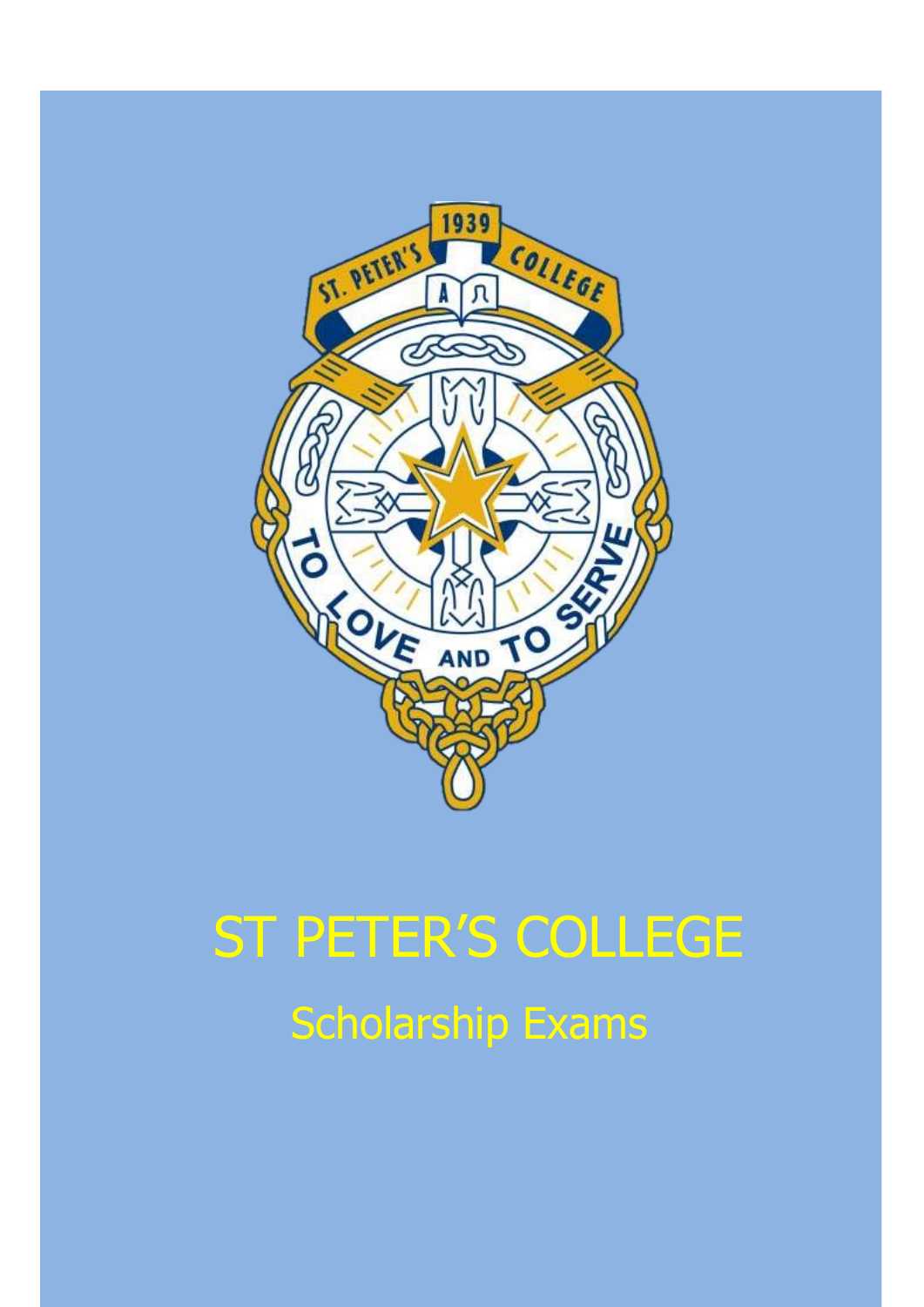| <b>PAGE</b> | <b>Content</b>                                         |
|-------------|--------------------------------------------------------|
| 1           | <b>Scholarship Outline</b>                             |
| $\mathbf 2$ | <b>Scholarship Monetary Rewards</b>                    |
| 3           | <b>Accounting, Design, Painting, Photography</b>       |
| 4           | <b>Economics, English, Media Studies</b>               |
| 5           | <b>Classical Studies</b>                               |
| 6           | Geography                                              |
| 7           | <b>History</b>                                         |
| 8           | <b>Chinese, French</b>                                 |
| 9           | <b>Te Reo Maori</b>                                    |
| 10          | <b>Mathematics, Music</b>                              |
| 11          | <b>Physical Education, Biology, Chemistry, Physics</b> |
| 12          | <b>DVC</b>                                             |
| 13          | <b>Religious Studies</b>                               |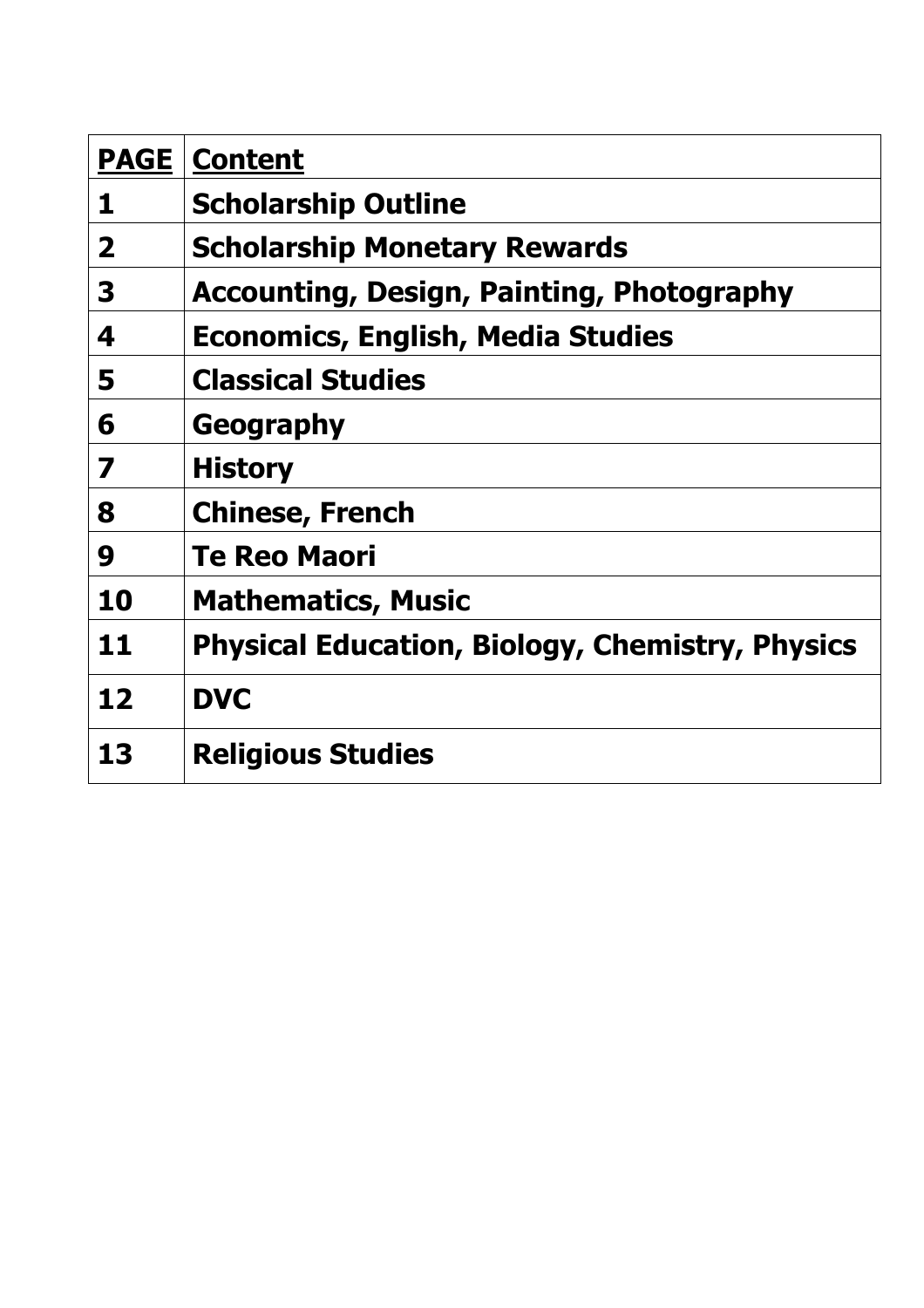# **Scholarship Outline**

| <b>Subjects</b><br><b>Offered</b> | NZQA Scholarship Exams represent the pursuit of academic<br>excellence at the highest possible secondary school level.                                                                                      |  |  |
|-----------------------------------|-------------------------------------------------------------------------------------------------------------------------------------------------------------------------------------------------------------|--|--|
| <b>Accounting</b>                 | Scholarship is awarded to the top 3% of Year 13 students in New                                                                                                                                             |  |  |
| <b>Art-Design</b>                 | Zealand studying each subject. St Peter's College expects all able                                                                                                                                          |  |  |
| <b>Art-Painting</b>               | students, from both the CAIE and NCEA pathways, to test themselves                                                                                                                                          |  |  |
| Art-                              | at the national level that Scholarship exams afford.                                                                                                                                                        |  |  |
| Photography                       | The values of Scholarship success are numerous: Universities give                                                                                                                                           |  |  |
| <b>Biology</b>                    | weight and recognition to the results;                                                                                                                                                                      |  |  |
| <b>Chemistry</b>                  | If a Scholarship(s) is obtained there is an associated monetary                                                                                                                                             |  |  |
| <b>Calculus</b>                   | award to aid the students with their future studies; Prospective                                                                                                                                            |  |  |
| <b>Chinese</b>                    | employers will notice success in Scholarship as a symbol of<br>intellect and work ethic.                                                                                                                    |  |  |
| <b>Classical</b>                  |                                                                                                                                                                                                             |  |  |
| <b>Studies</b>                    | As a general guide, CAIE students should enrol in Scholarship Exams                                                                                                                                         |  |  |
| <b>Economics</b>                  | for all subjects in which they achieved a high B or above in IGCSE                                                                                                                                          |  |  |
| <b>English</b>                    | and/or all subjects in which they are attaining at 70% and above in<br>internal course work and exams during Year 12. NCEA students<br>should enrol in Scholarship Exams for all subjects in which they are |  |  |
| <b>French</b>                     |                                                                                                                                                                                                             |  |  |
| Geography                         | achieving predominantly at the Excellence Level.                                                                                                                                                            |  |  |
| <b>History</b>                    | <b>All</b> St Peter's Scholarship Students are expected to attend all                                                                                                                                       |  |  |
| <b>Media Studies</b>              | Scholarship classes, both in and outside of school hours. And all St                                                                                                                                        |  |  |
| <b>Music</b>                      | Peter's Scholarship Students are expected to sit all the Scholarship                                                                                                                                        |  |  |
| <b>Physical</b>                   | Exams that they have enrolled for.                                                                                                                                                                          |  |  |
| <b>Education</b>                  | This will require consistency of work ethic, advanced planning, and                                                                                                                                         |  |  |
| <b>Physics</b>                    | overall academic commitment. Additionally, Scholarship success<br>requires lateral, critical and creative thought.                                                                                          |  |  |
| <b>Statistics</b>                 | The student must go beyond knowledge of content to the critical                                                                                                                                             |  |  |
| Technology-                       | analysis of ideas and concepts, and they must display understanding                                                                                                                                         |  |  |
| <b>DVC</b>                        | of the implications of such analysis. Study towards a Scholarship                                                                                                                                           |  |  |
| <b>Te Reo Maori</b>               | examination should start at the beginning of the year 13 academic                                                                                                                                           |  |  |
|                                   | year.                                                                                                                                                                                                       |  |  |

Final approval to enter the St Peter's Scholarship program is with Mr Kingdon.

# **Costs**

**Domestic Student -** No charge

**International students** - \$102.20 for each scholarship subject (e.g. 3 scholarship subjects – total cost \$306.60)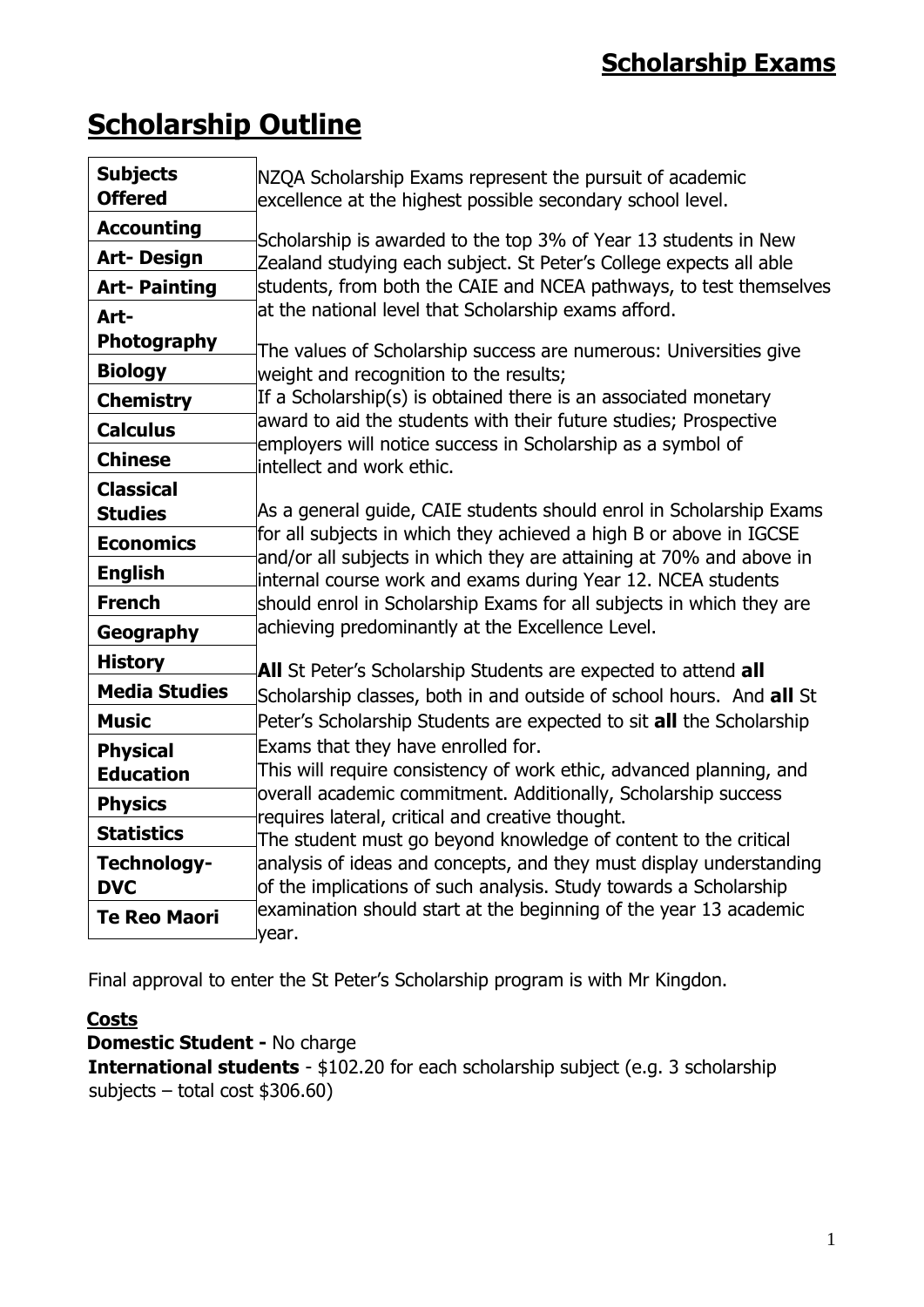# **Scholarship Monetary Rewards**

To be eligible to receive a Scholarship monetary award, a student must be enrolled in tertiary study in New Zealand for the years in which they receive the awards. To continue receiving Scholarships with second or subsequent year payments, tertiary students must maintain a B grade average at University.

| <b>Scholarship</b><br><b>Award</b> | <b>Description</b>                                                                                                                                                                                                                              | <b>Value</b>                             |
|------------------------------------|-------------------------------------------------------------------------------------------------------------------------------------------------------------------------------------------------------------------------------------------------|------------------------------------------|
| Single Subject                     | For candidates who gain Scholarship<br>in 1-2 subjects                                                                                                                                                                                          | \$500 per subject (maximum<br>\$1000)    |
| Top of Subject                     | For top candidate in each one of 33<br>Scholarship subjects                                                                                                                                                                                     | $$2,000$ per year for up to 3<br>years*  |
| Scholarship Award                  | For students who get Scholarship in<br>3 subjects                                                                                                                                                                                               | \$2,000 per year for up to 3<br>years*   |
| Outstanding<br>Scholarship Award   | For students with 3 scholarships with<br>at least 2 at Outstanding, or $>$ 3<br>scholarships with at least 1 at<br>Outstanding (40-60 students). This<br>enables students to be in the running<br>for this prize $-$ but is not a<br>guarantee. | $$5,000$ per year for up to 3<br>years*  |
| <b>Premier Award</b>               | For the top 5-10 students in NZ with<br>at least 3 Outstanding scholarships<br>gained in same year. This enables<br>students to be in the running for this<br>$prize$ – but is not a guarantee.                                                 | $$10,000$ per year for up to 3<br>years* |

**\*Provided B grade average maintained at University**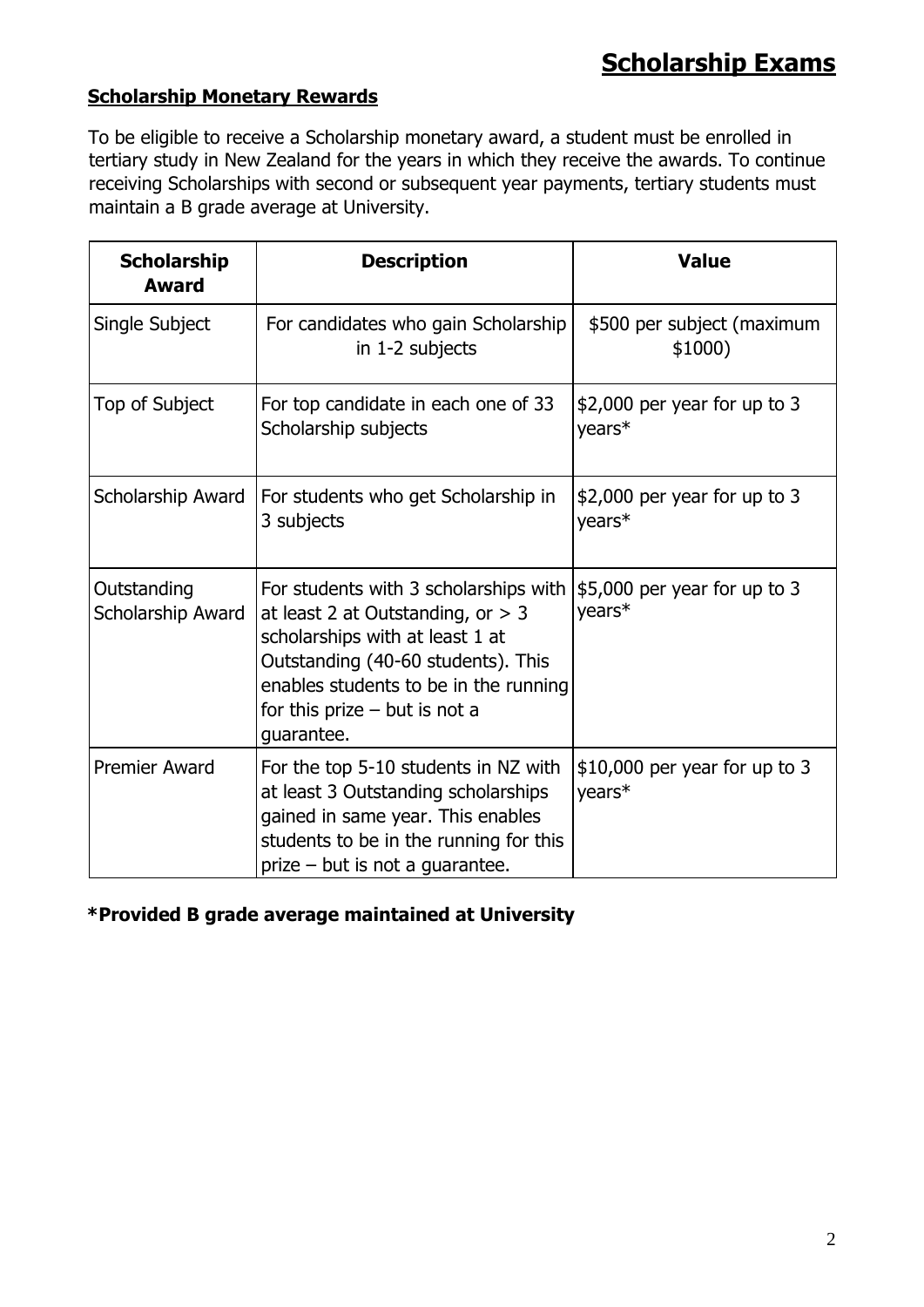# **Scholarship Subjects Offered at St Peter's College**

# **ACCOUNTING**

# **Head of Faculty**

#### **Mrs Denise Trent, [dtrent@st-peters.school.nz](mailto:dtrent@st-peters.school.nz)**

#### **Accounting Scholarship Level 4**

Year 13 Accounting Scholarship is based upon the curriculum laid out for NCEA Level 3 Accounting. There are four questions covering the following topics:

- A combination of a statement of comprehensive income and/or statement of financial position and/or a statement of changes of equity, and accompanying notes for a company, prepared for external reporting purposes
- Demonstrating understanding of management accounting to inform decisionmaking
- The New Zealand Equivalent to the IASB Framework for Financial Reporting 2010 (NZ Framework)
- A current issue (resources to be provided). Candidates will be required to write a critical response to this question, using the resources provided. Interpretation of the resources provided will be required. Independent and critical thinking will be required to respond to an unfamiliar scenario.

Students sitting A Level and Level 3 Accounting will be highly suited to Scholarship Accounting. **Qualification Gained: NZQA Scholarship + Monetary Award – if passed successfully**

# **ART**

# **Head of Faculty**

**Ms Nichola Barnden:** [nbarnden@st-peters.school.nz](file:///C:/Users/mmullin/AppData/Local/Microsoft/Windows/Temporary%20Internet%20Files/Content.Outlook/8KLE42QW/nbarnden@st-peters.school.nz)

# **Design Scholarship Level 4**

Involves producing workbook pages that run alongside their Level 3 Design external folio submission. Students need to submit a photograph of their folio boards and 8 x A3 pages in a clearfile. These pages show the thinking behind the work on the boards. Pages can include brainstorms, research, emulations, small studies, artist examples, photographs, and plans for work that could continue outside of the boards.

# **Qualification Gained: NZQA Scholarship + Monetary Award – if passed successfully**

# **Painting Scholarship Level 4**

Involves producing workbook pages that run alongside their Level 3 Paintong external folio submission. Students need to submit a photograph of their folio boards and  $8 \times A3$  pages in a clearfile. These pages show the thinking behind the work on the boards. Pages can include brainstorms, research, emulations, small studies, artist examples, photographs, and plans for work that could continue outside of the boards.

# **Qualification Gained: NZQA Scholarship + Monetary Award – if passed successfully**

# **Photography Scholarship Level 4**

Involves producing workbook pages that run alongside their Level 3 Photography external folio submission. Students need to submit a photograph of their folio boards and 8 x A3 pages in a clearfile. These pages show the thinking behind the work on the boards. Pages can include brainstorms, research, emulations, small studies, artist examples, photographs, and plans for work that could continue outside of the boards.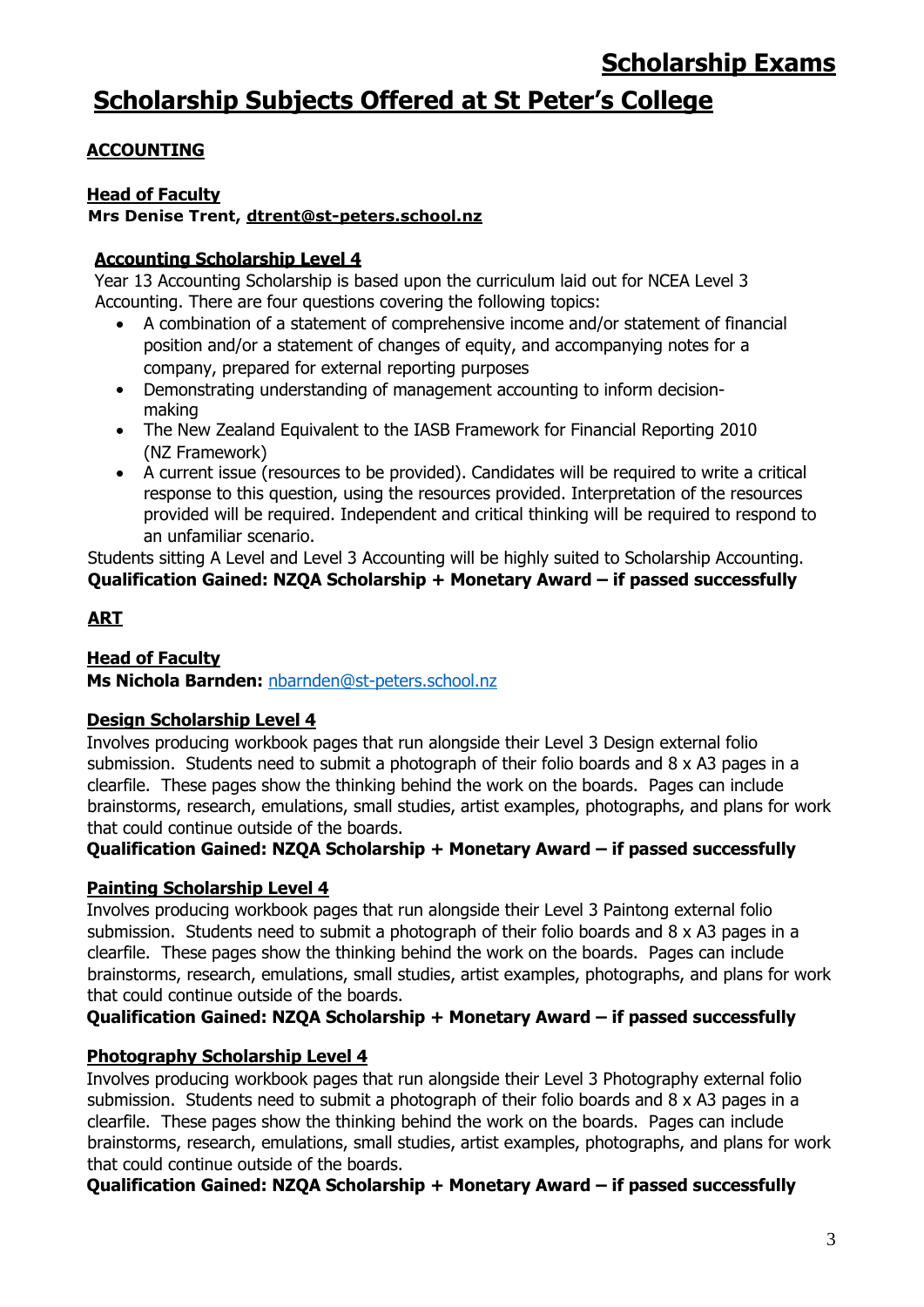# **COMMERCE**

#### **Head of Faculty**

**Mr Steve Rewcastle:** [srewcastle@st-peters.school.nz](file:///C:/Users/mmullin/AppData/Local/Microsoft/Windows/Temporary%20Internet%20Files/Content.Outlook/8KLE42QW/srewcastle@st-peters.school.nz)

## **Economics Scholarship Level 4**

Year 13 Economics scholarship is based upon the curriculum laid out for NCEA Level 3 Economics. The topics covered in that course are taken and are to be applied to relevant and recent Economic developments within a NZ context the 2018 scholarship exam asked three essay question based upon (1) Microeconomics: tourist accommodation in the internet age; (2) Market Failure: use and management of single use plastic bags; and (3) Macroeconomics: Monetary Policy and the Reserve Bank Act.

Students sitting A level Economics will be highly suited to Scholarship Economics as well as by the time they complete AS and A level they will have covered all the topics in the NCEA level 3 syllabus, giving the CAIE students a good chance to obtain a scholarship as well.

#### **Qualification Gained: NZQA Scholarship + Monetary Award – if passed successfully**

## **ENGLISH**

**Head of Faculty Mr Stacy Humpage:** [shumpage@st-peters.school.nz](file:///C:/Users/mmullin/AppData/Local/Microsoft/Windows/Temporary%20Internet%20Files/Content.Outlook/8KLE42QW/shumpage@st-peters.school.nz)

#### **English Scholarship Level 4**

**Entry Requirements:** Approval of Faculty

#### **Course Description:**

The English Scholarship programme gives students the opportunity to approach key texts and subject-related issues from a perspective that is similar to that which they will find at tertiary level study. Students will draw on their knowledge of English and other disciplines, past and present social and cultural movements, as well as critical discourse and literary theory. They will learn to synthesis this knowledge and apply it to texts and issues in a highly critical way. The comprehensive content knowledge and high-level critical evaluation involved in the programme are highly relevant, not only for further academic study in a range of disciplines beyond English (including History, Philosophy, Linguistics and Law), but also to the development of a more mature and sophisticated approach to opinions and ideas.

English Scholarship lessons are not unlike University. Students will be expected to have completed any required reading in order to take part in discussions from a well-informed point-of-view. They will be challenged by their teacher and their peers to articulate their opinions and ideas in a way that is concise and convincing. In turn, they will develop skills is properly appreciating views that may conflict with their own.

In short, this programme will challenge their assumptions and encourage greater complexity and critical evaluation in their thinking.

#### **Qualification Gained: NZQA Scholarship + Monetary Award – if passed successfully**

#### **Media Studies Scholarship Level 4**

Candidates will be required to write answers for three questions. Answers will be in essay format. Question One will focus on reading media texts (genre, readings, representation).

Question Two will focus on the relationship between media and society (industry, developments). Question Three will focus on a candidate's media production experience.

For all questions, candidates will be expected to demonstrate a critical understanding of at least one medium/media industry and its context, illustrated by reference to specific media texts and other relevant evidence.

For example, for Question Three, candidates will be expected to demonstrate a critical understanding of their chosen medium and its production context, illustrated by specific reference to their own production(s) and other relevant evidence.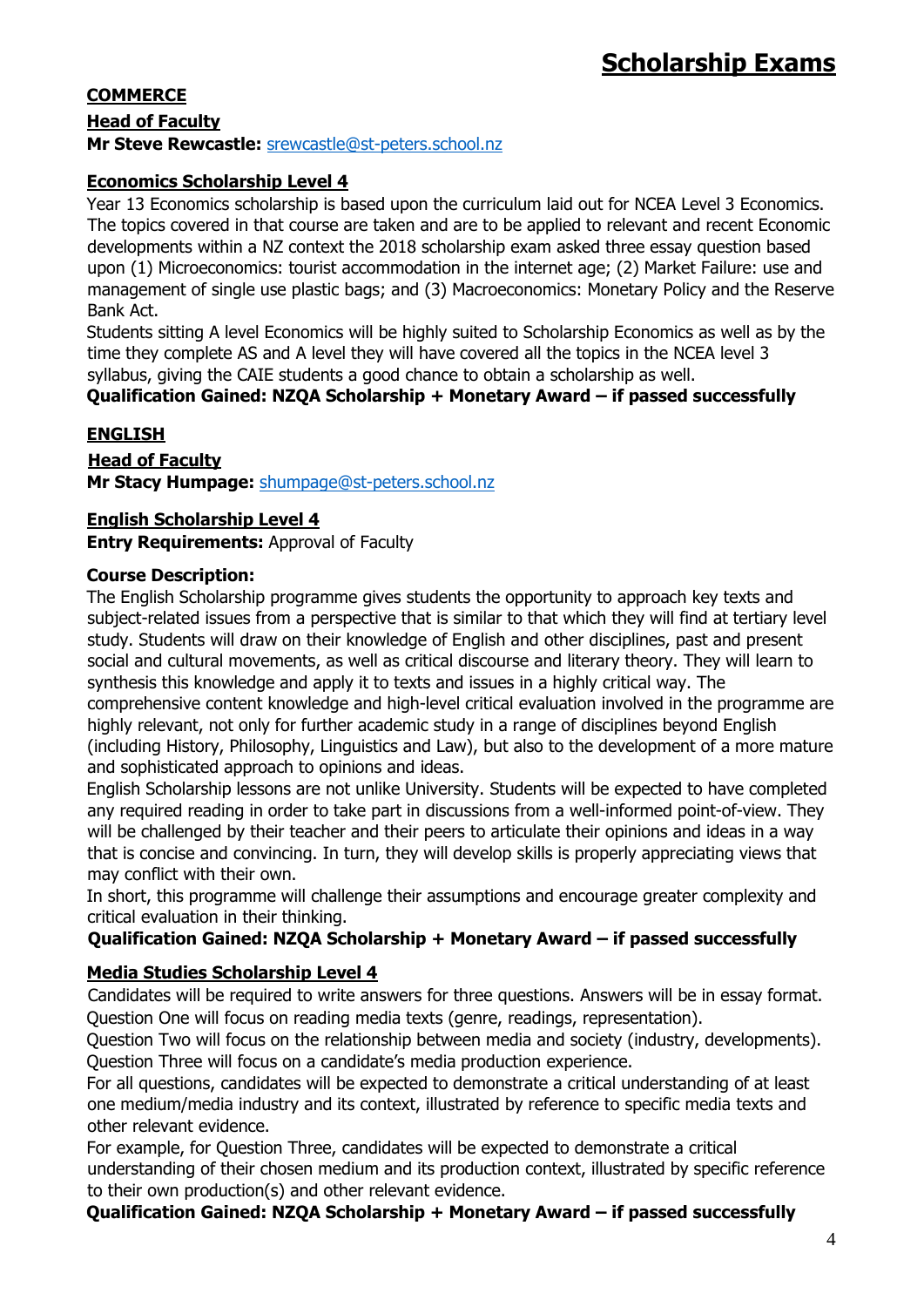# **HUMANITIES**

#### **Head of Faculty**

**Mr Jakub Kalinowski:** [jkalinowski@st-peters.school.nz](file:///C:/Users/mmullin/AppData/Local/Microsoft/Windows/Temporary%20Internet%20Files/Content.Outlook/8KLE42QW/jkalinowski@st-peters.school.nz)

#### **Classical Studies Scholarship Level 4**

The Scholarship exam rewards top Classics students with an academically distinguishing qualification as well as a monetary prize. It provides a challenging task for senior Classics students to undertake. The exam proper requires students to demonstrate high levels of analysis and critical thinking synthesised with precise, concise and logically developed answers; for the outstanding scholars, answers will further demonstrate significant levels of sophisticated insight, perception and independent reflection.

As of 2013, the updated exam format requires students to use their knowledge of the classical world (specifically the ancient contexts of Greece, Rome and the Near East) to demonstrate their ability to think critically about the ideas and values of the classical world. They will communicate their understanding through the use of primary and secondary source evidence in a range of integrated contexts, which may include history, literature, philosophy, architecture and / or art. Students at year 12 who are confident in their ability are encouraged to enter the class and learn the skills, with the aim of sitting the exam at year's end. All students in the A-level pathway will look to undertake it in their year 13 year.

In terms of specific skills, students who are confident writers, abstract and analytical thinkers, and proficient in communicating their ideas with sophistication are also encouraged.

The exam itself has two sections:

Section A - students need to choose two questions from an extensive list of ancient contexts. Our students are encouraged to choose those sections that directly overlap with content from the year 12 or year 13 courses:

- Alexander the Great
- Athenian Vase painting
- Virgil's Aeneid
- Homer's Iliad

Candidates will be required to draw on their knowledge from the CAIE course content, as well as specific content from Scholarship tutorials and their own wider reading.

Section B - students will be provided with 16 sources from either a Greek or Roman context; the sources will cover history, literature, architecture and art. Students will be asked a question reflective of either:

- Death and the Afterlife, with specific focus on attitudes to death and ritual;
- Empire and power, with specific focus on attitudes to warfare and conquest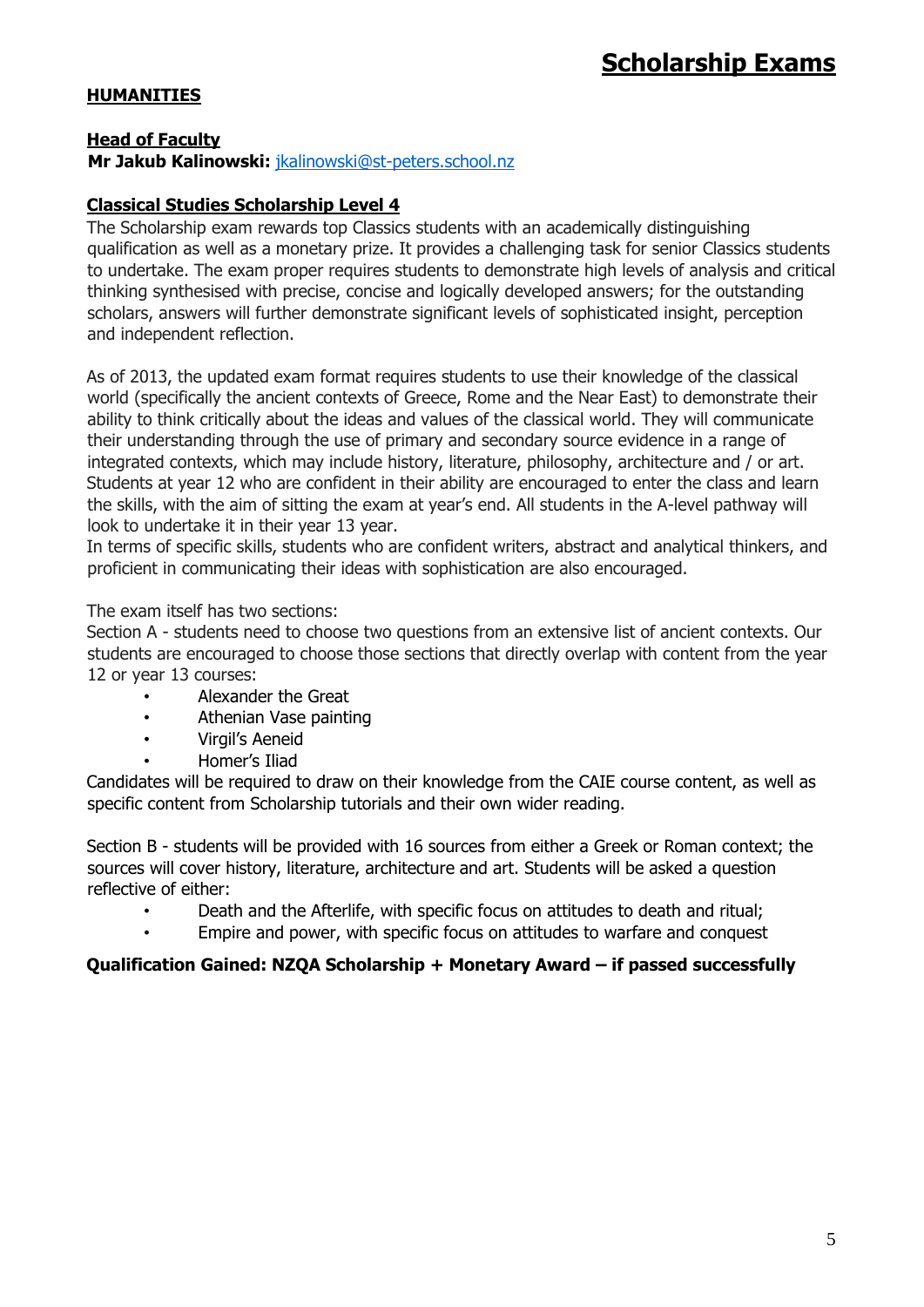# **Scholarship Exams**

#### **Geography Scholarship Level 4**

The NCEA Geography Scholarship Programme is open to students in the NCEA and CAIE programmes at St. Peter's College. It is recommended that NCEA students should have achieved a Merit endorsement in Level 2 Geography to be successful in the course. CAIE students should have achieved an "A" or "B" grade in AS Geography.

# **Nature of the course:**

Outcome Description

The student will use knowledge of geography to critically analyse a geographic context. Scholarship Performance Descriptor

The student will demonstrate aspects of high level:

- analysis and critical thinking
- integration, synthesis, and application of highly developed knowledge, skills, and understanding to complex situations
- logical development, precision and clarity of ideas.

Outstanding Performance Descriptor

In addition to the requirements for Scholarship, the student will also demonstrate, in a sustained manner, aspects of: perception and insight sophisticated integration and abstraction

independent reflection and extrapolation convincing communication.

#### **Examination**

• Every year the Geography Scholarship Examination is based around a theme. Previous themes were, for example: Urbanisation; Deforestation; Global Warming, Rare Earth Minerals and The Significance of Geographic Location.

• Resource materials (such as maps, text, photographs, models, graphs, tables and cartoons) related to this theme will be provided, to assist candidates within this geographic context.

• Candidates will be required to complete questions that involve selecting, extracting, analysing, processing, predicting, justifying, and presenting information. Candidates will be required to include relevant original visuals that will enhance their answers.

• Candidates will be expected to demonstrate understanding of a range of geographic perspectives and to use their geographic knowledge, skills, ideas, and understanding to support their answers.

• Candidates should use coloured pencils in their diagrams / maps. Annotations on these diagrams / maps must be in pen. Any work done in pencil will not be eligible for reconsideration.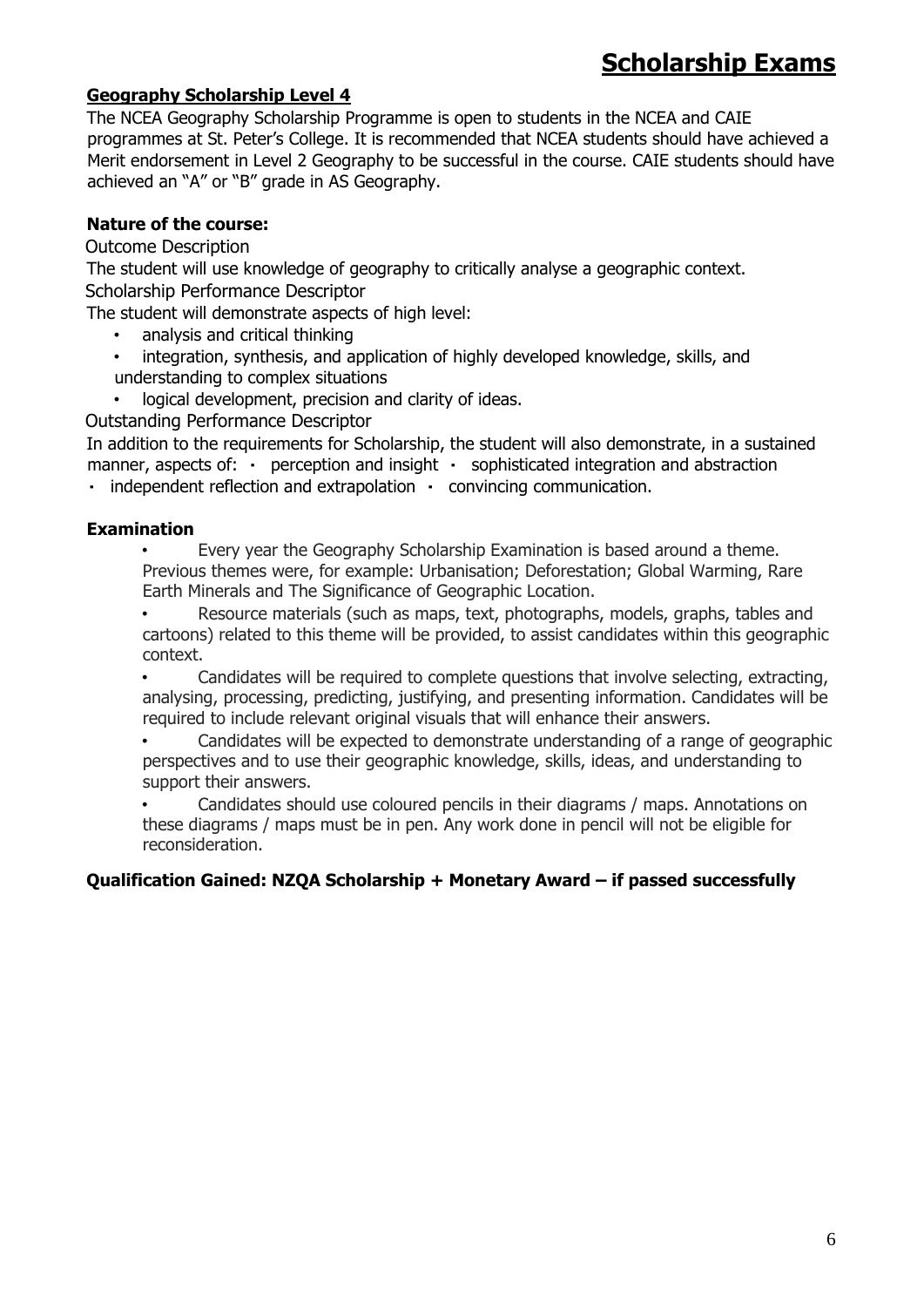#### **History Scholarship Level 4**

#### **Course Description**:

The Scholarship exam rewards top History students with an academically distinguishing qualification as well as a monetary prize. It provides a challenging task for senior History students to undertake. Scholarship students are required to demonstrate high-level critical thinking, write with confidence and persuasion, and be able to integrate, synthesise and apply own knowledge.

Students who gain high grades at CAIE AS History and/or NCEA Level 2 History are encouraged to take part in this programme. Additionally, confident writers, abstract thinkers as well as highly able English and Classical Studies students can make ideal candidates for this exam.

Scholarship workshops are provided to the students to adequately prepare them for the exam. Most of these are run during intervals and lunchtimes, as well as online through platforms like OneNote.

#### **Focus of the exam**:

The focus/theme of the exam changes from year to year. Past years have focussed on topic areas such as 'war as a force of change', 'the turning points of history', 'populism as a historical force' and 'colonialism'.

#### **Exam format**:

The exam format is decontextualised (not simply reliant on specific historic content knowledge or one specific context). However, students are strongly encouraged to apply their own knowledge and information gained from their learning of History from years 11-13 to the given focus area. The 3-hour exam asks student to write three essays using a set of 8-10 historical sources per question (primary and secondary), as well as their own knowledge. Candidates will be required to evaluate the evidence from the given sources and produce convincing piece of formal writing.

#### **Assessment criteria:**

Candidates must demonstrate their ability to:

- use highly developed knowledge to analyse and think critically about key historical ideas, and to develop an argument that demonstrates an understanding of a complex historical context(s) and setting(s).
- synthesise a highly-developed understanding of the context with ideas drawn from both the resource booklet provided and their own knowledge of complex historical contexts.
- evaluate historical relationships such as: 'cause and effect', 'continuity and change', 'past and present', 'specific and general', 'patterns and trends' and 'perspectives'.
- judge the reliability and usefulness of historical evidence, and evaluate the strengths and limitations of historians' narratives.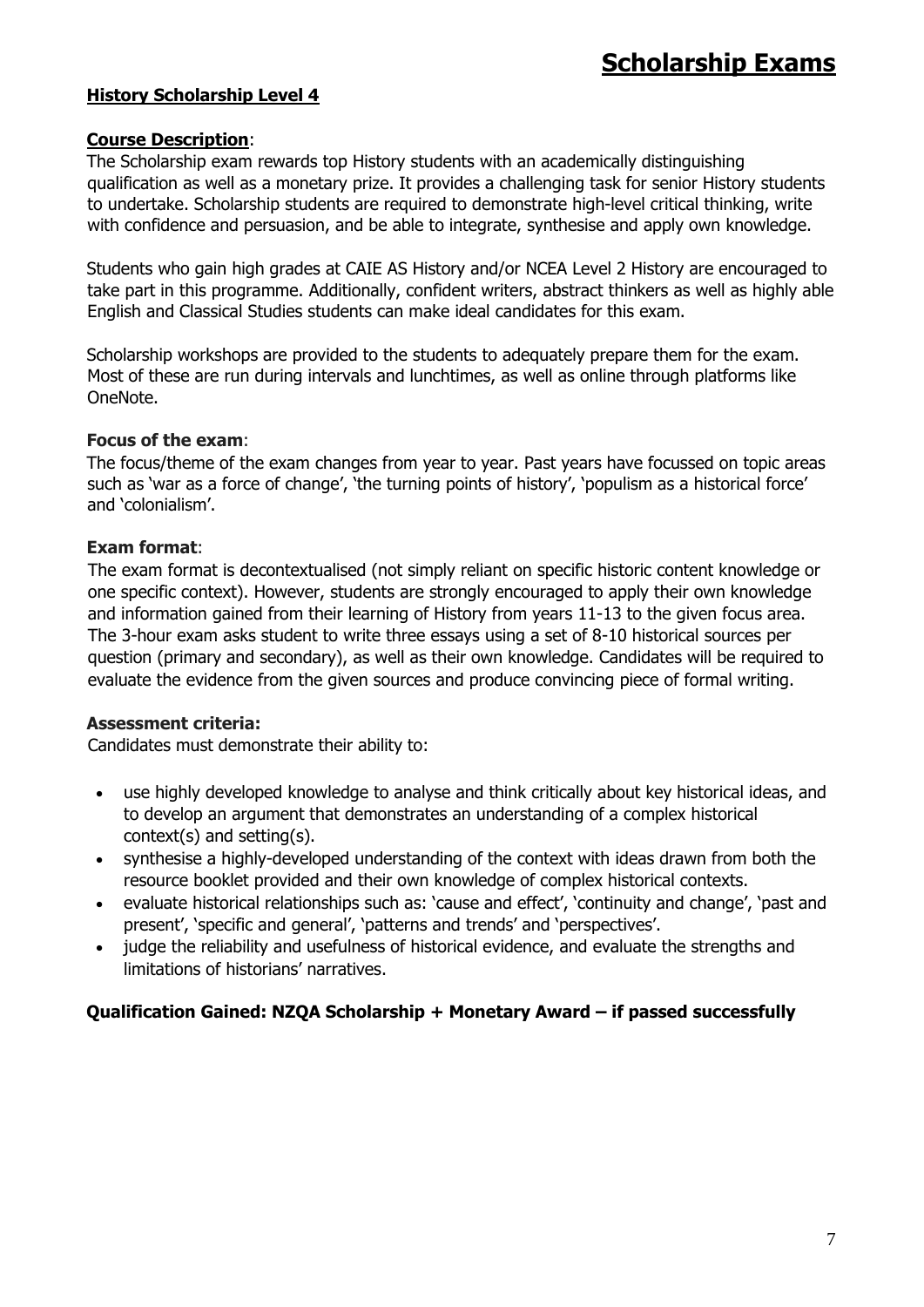# **LANGUAGES**

#### **Head of Faculty Mrs Margaret Ubels:** [mubels@st-peters.school.nz](file:///C:/Users/mmullin/AppData/Local/Microsoft/Windows/Temporary%20Internet%20Files/Content.Outlook/8KLE42QW/mubels@st-peters.school.nz)

#### **Chinese Scholarship Level 4**

The 3 hour scholarship exam requires candidates to:

- 1. write a response **in Chinese** to a recorded spoken passage in Chinese
- 2. write a response **in English** to a passage written in Chinese
- 3. speak for 3-4 minutes in Chinese about the theme of the examination in response to a question in Chinese.

To be eligible you need a high level of writing accuracy, of vocabulary knowledge and to be able to understand complex spoken Chinese.

In addition, you must have the ability to interpret and independently reflect on the stimulus material given and then effectively communicate your opinions with sophistication and style, in a natural way, and in a manner that is sustained, fluent, flexible and convincing in both English and Chinese.

#### **Qualification Gained: NZQA Scholarship + Monetary Award for New Zealand citizens – if passed successfully**

#### **French Scholarship Level 4**

The 3 hour scholarship exam requires candidates to:

- 1. Write an essay response **in French** to a recorded spoken passage in French
- 2. Write an essay response **in English** to a complex passage written in French
- 3. Speak for 3-4 minutes in **French** about the theme of the examination in response to a question in French.

To be successful you need a high level of writing accuracy, of vocabulary knowledge and to be able to understand complex spoken French.

In addition, you must have the ability to interpret and independently reflect on the stimulus material given and then effectively communicate your opinions with sophistication and style, in a natural way, and in a manner that is sustained, fluent, flexible and convincing in both English and French.

**Qualification Gained: NZQA Scholarship + Monetary Award for New Zealand citizens – – if passed successfully**

#### **Spanish Scholarship Level 4**

The 3 hour scholarship exam requires candidates to:

- 1. Write a response **in Spanish** to a recorded spoken passage in Spanish
- 2. Write a response **in English** to a passage written in Spanish
- 3. Speak for 3-4 minutes in **Spanish** about the theme of the examination in response to a question in Spanish.

To be successful you need a very high level of writing accuracy, of vocabulary knowledge and to be able to understand complex spoken French.

In addition, you must have the ability to interpret and independently reflect on the material given and then effectively communicate your opinions with sophistication and style, yet also in a natural way, and in a manner that is sustained, fluent, flexible and convincing in both English and Spanish.

#### **Qualification Gained: NZQA Scholarship + Monetary Award for New Zealand citizens – – if passed successfully**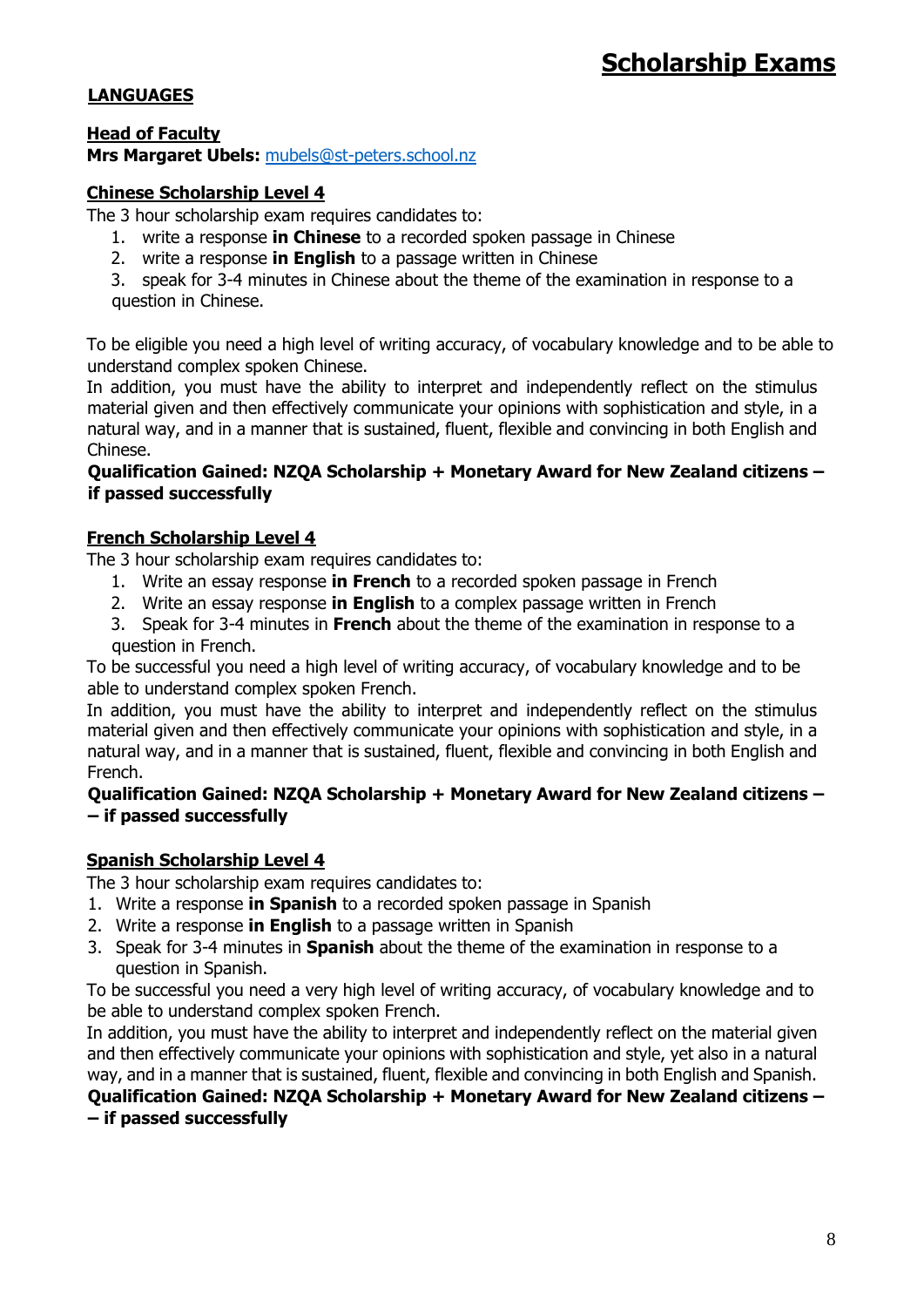# **Te Reo Māori Scholarship**

# **He Kōrero Whakamārama mō Te Hiranga Reo Māori**

E toru haora te roa o tēnei whakamātautau ā waho. E rua ngā wāhanga o te whakamātautau nei. Me mahi te katoa o ngā wāhanga.

Te Takotoranga

WĀHANGA TUATAHI: PĀNUI me te TUHITUHI

Ka whakaatu te ākonga i tōna matatau ki te whakamahi i ōna pūkenga reo torohū (pānui) i ōna pūkenga reo whakaputa hoki (tuhinga roa) kia āta whakaō i ngā kaupapa huhua. Tūmahi tuatahi: Pānui aroā

- Atu ki te rua whārangi te roa o te pānuitanga
- He reo uaua te momo, ā, he kaupapa e kōrero ana mō tētahi tikanga, tētahi

kaupapa rānei o te ao Māori.

Tūmahi tuarua: Tuhituhi

- Atu ki te rima rau kupu te roa o te tuhinga, ā, me reo Māori te katoa
- He tuhinga whai take, tautohe whakapakepake whakawhere rānei
- Me whakamahi tika i ngā tūāhuatanga o te reo ōkawa, o te reo ōpaki
- Me tika te whakatakoto me ngā āhuatanga o te wetewete reo
- Me whiri ngā rerenga ōrite i te pānuitanga.

WĀHANGA TUARUA: WHAKARONGO me te KŌRERO

Tūmahi tuatoru: Whakarongo (he whakapāohotanga)

- He momo kōrero te hanga
- E toru ngā wā ka rongo ai te ākonga i te whakapāohotanga
- Me tiki ngā kīwaha i te kōrero hei whakamārama i te matū
- Tekau mā rima meneti anō te roa mō te whakarāpopoto kōrero, ā, me kaha arohaehae, me tīpako hoki i ngā whakatau, i ngā ariā o ngā taha e rua
- Ka kohikohia e te kaiwhakahaere i ngā pukapuka whakamātautau katoa
- Ka tatari te ākonga mō tōna wā hopu reo.

Tūmahi tuawhā: Kōrero

- E rima meneti te roa o te whakaputa kōrero, ā, he kōrero tene te hanga
- Ka haere te ākonga ki ruma noa ātu, ki te hopu i tōna reo ki te kōpae, kāore hoki e ahei te hari pepa, te hari rauemi tautoko ki te rūma nei
- Mā te ākonga anō tētahi kaupapa e āta kōrero, e āta kōtuitui i ōna mōhiotanga
- Ka hopukina te kōrero tene e te kaiwhakahaere, ā, ka waitohu hoki te ākonga i tana kōpae
- Ka oti te whakamātautau.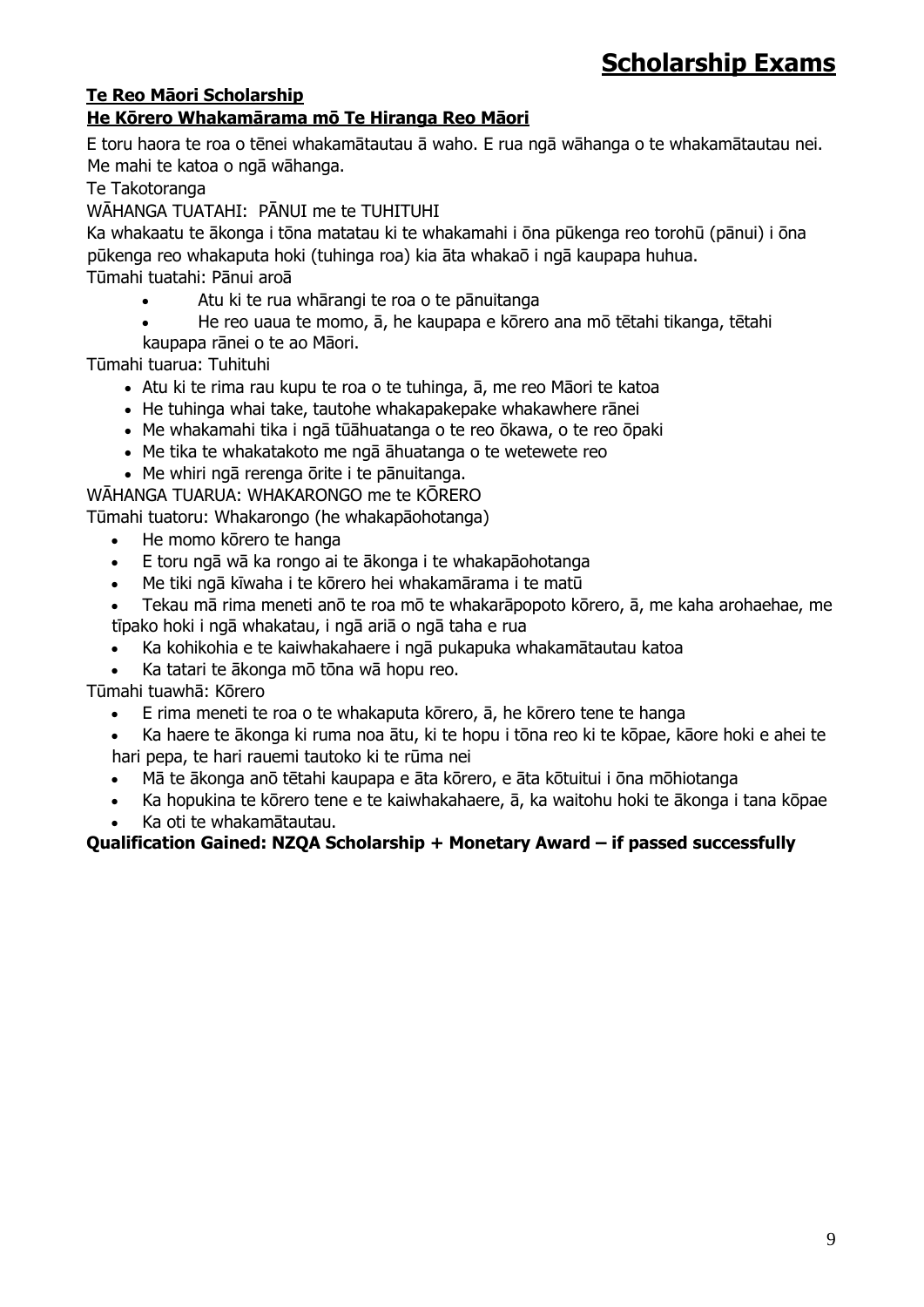# **MATHEMATICS**

#### **Head of Faculty**

Mr Matt Bindon: [mbindon@st-peters.school.nz](mailto:mbindon@st-peters.school.nz)

#### **Scholarship Calculus Level 4**

**Entry Requirements:** Approval of Faculty

#### **Course Description:**

The course seeks to prepare students to sit the Calculus Scholarship Examination. It is a timetabled class called **Scholarship Calculus**. The Calculus course covers Differentiation, Integration, Complex Numbers, Conics, Trigonometry and Linear Programming. Students will be expected to complete weekly assignments throughout the year.

# **Qualification Gained: NZQA Scholarship**

#### **Scholarship Statistics Level 4**

**Entry Requirements:**

Approval of Faculty

#### **Course Description:**

The course seeks to prepare students to sit the Statistics Scholarship Examinations. It is a timetabled class called **Scholarship Statistics**. The Statistics course covers Times Series, Statistical Inference, Bivariate Data, Experimental Design Principles, Evaluating Statistical Reports and Probability. Students will be expected to complete weekly assignments throughout the year. **Qualification Gained: NZQA Scholarship**

#### **MUSIC**

**Head of Faculty**

Ms Elinora Iversen: [eiversen@st-peters.school.nz](mailto:eiversen@st-peters.school.nz)

#### **Music Scholarship Level 4**

**Entry Requirements:** Approval of Faculty

#### **Course Description:**

Each candidate must submit a **Portfolio** and a 3000 word **Critical Reflective Analysis** for assessment for New Zealand Scholarship Music. The **Portfolio** must contain evidence of the candidate's work as either a) a performer, b) a composer, Or c) a musicologist.

(a) The **performance** candidate must submit a video recording of up to 15 minutes of music as a soloist or in a group.

The **Critical Reflective Analysis** may involve but is not limited to a discussion of the following: a discussion of choice of repertoire, how characteristics of the music were considered in preparing the performance, how stylistic features, technical and musicianship issues of the music were considered in preparing the performance.

(b) The **composition** candidate must submit the score and audio recording of a work they have composed not longer than 15 minutes in duration.

The **Critical Reflective Analysis** may involve but is not limited to a discussion of the following: choice of instrumentation, how musical ideas were developed and structured, how technical demands of realisation of the music in performance music were considered, how stylistic features were considered.

(c) The **musicology** candidate must submit a 3000 word comprehensive study of a substantial musical work, along with an annotated score of the work, including examination and contribution of five significant musical elements

The **Critical Reflective Analysis** may involve but is not limited to a discussion of the following: the extent to which the musical elements are typical of the period in which the work was written, the place of the work in the composer's output, implications of this work on future composers and their compositions, a personal reflection of the work.

**NZQA Scholarship + Monetary Award – if passed successfully**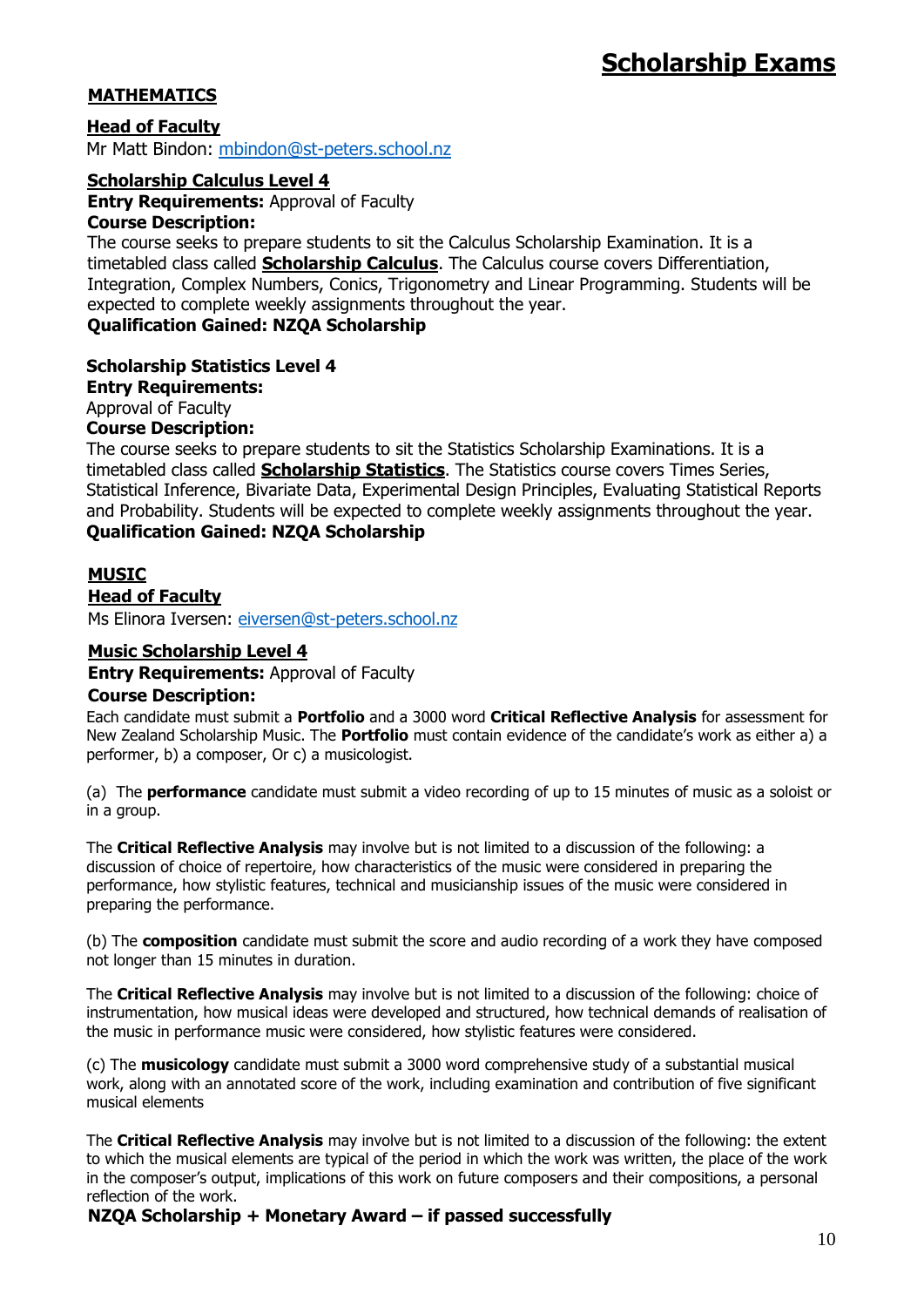# **PHYSICAL EDUCATION**

#### **Head of Faculty**

Mr Andrew Illman [aillman@st-peters.school.nz](mailto:aillman@st-peters.school.nz)

#### **Physical Education Scholarship Level 4**

**Entry Requirements:** Open to Cambridge students, Excellence endorsement at Level 2 PE or Discussion with HOF.

**Format of the assessment:** Assessment will be in the form of a **report** (10,000 word, roughly 27-30 A4 pages).

**Course Description:** Students will select a topic of interest from 4 key Documents. They will then be required to explore and challenge issues and theories surrounding the topic with sophisticated insight and perception. This involves students developing a thesis, completing research and reviewing literature published by accredited scholars and researchers.

Moreover, students will use classroom notes and research to demonstrate high-level critical thinking, abstraction and generalisation, and to integrate, synthesise and apply knowledge, skills, understanding and ideas to complex situations. It will allow students to contend and oppose issues and ideas in society today.

#### **Qualification Gained: NZQA Scholarship + Monetary Award – if passed successfully**

## **SCIENCE**

#### **Head of Faculty**

Mr Kevin Barker: [kbarker@st-peters.school.nz](file:///C:/Users/mmullin/AppData/Local/Microsoft/Windows/Temporary%20Internet%20Files/Content.Outlook/8KLE42QW/kbarker@st-peters.school.nz)

**Entry Requirements**: Year 13 Scholarship cohort strictly based on A/B grades in CAIE AS or Excellence endorsement in NCEA level 2. Two timetabled periods per subject per week have been allocated for CAIE students. Some after school help is available for NCEA students.

# **Scholarship Science Level 4**

Scholarship in the Sciences (Biology, Chemistry and Physics) gives students an opportunity to challenge themselves with higher order problems. The problems are based on the NCEA Level 3 curriculum and therefore may require the students to do additional work. Study towards a Scholarship examination should start at the beginning of the year 13 academic year.

#### **Biology:**

To support students in their studies the Biology department has many resources and runs timetabled sessions at which students are expected to tackle Scholarship questions. There is also a recommended reading list to encourage thinking "outside the box" and development of the student as a scientist in their own right. Mr Conor Shea is the teacher in charge.

#### **Chemistry:**

To support students in their studies the Chemistry department has many resources and run timetabled sessions at which students are expected to learn how to deconstruct Scholarship style questions and write appropriate Scholarship level answers. Dr Rogers is the teacher in charge.

#### **Physics:**

To support students in their studies the Physics department has many resources and run timetabled in school sessions in which students are expected to tackle Scholarship questions and master the material that is not covered in the CAIE curriculum. The timetabled sessions will also help students to learn think critically and be able to answer the scholarship questions at the level required. Mr Kevin Barker is the teacher in charge.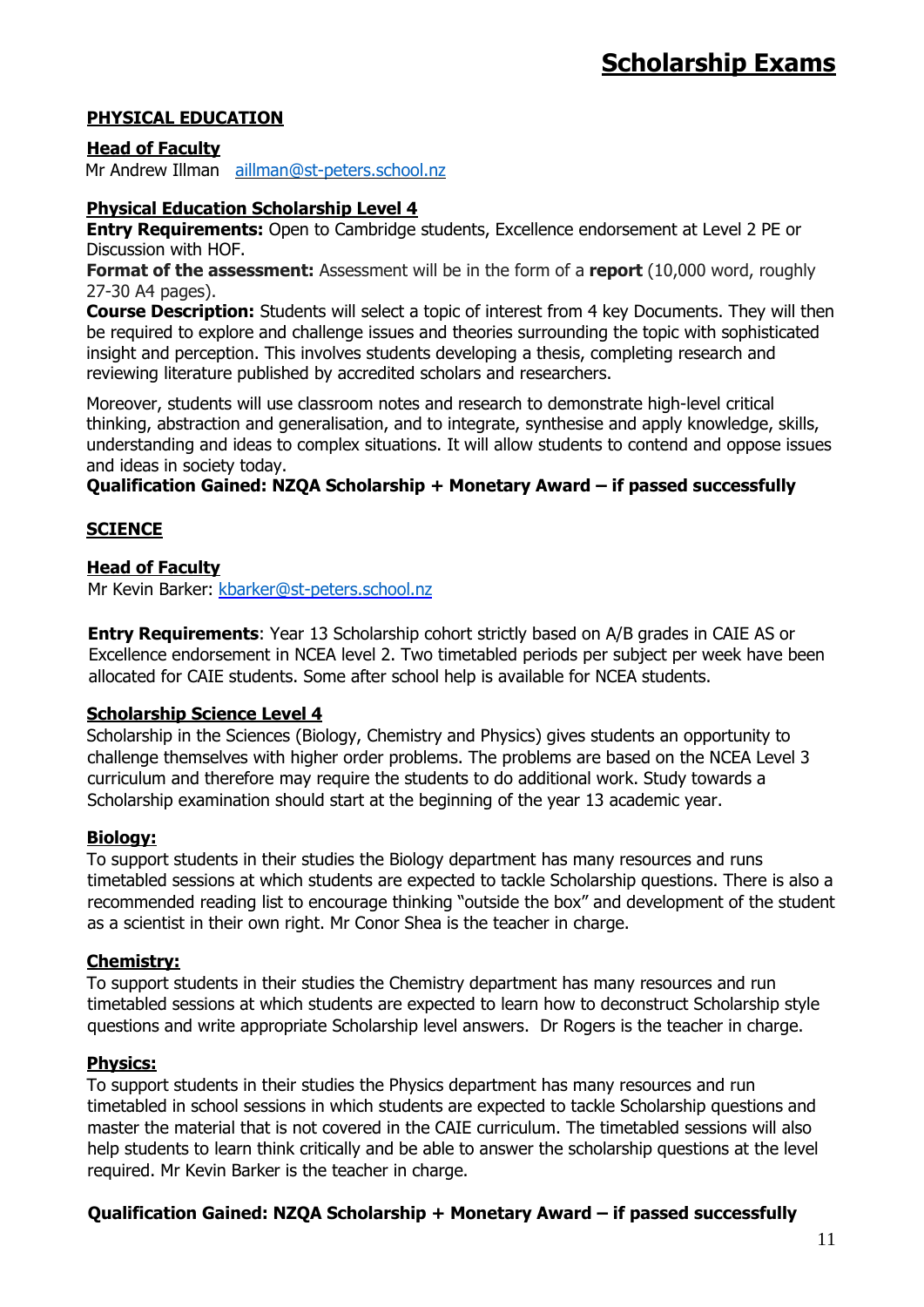# **TECHNOLOGY**

#### **Head of Faculty**

**Mr Jono Bay:** [jbay@st-peters.school.nz](mailto:jbay@st-peters.school.nz)

#### **Design and Visual Communication Scholarship Level 4**

Assessment will be in the form of a portfolio. A portfolio is an organised collection of evidence that clearly communicate the candidate's knowledge, understanding, and skills relevant to the Design and Visual Communication Scholarship performance standard. Evidence may be drawn from one major unit of work, or multiple units of work, provided they are linked and integrated in generating a coherent body of material.

Candidates should develop their ideas within the context of a design brief or briefs, which should draw evidence on any aspect associated with spatial or product design. Candidates will need to produce evidence at an advanced level and of an in-depth nature specifically in one of these areas. The essential nature of evidence being sought lies in the clear demonstration of quality idea generation; idea refinement and resolution; visual communicating of design thinking; and the visual promotion of selected ideas. It should be noted that this is in addition to the communication and design skills required at Level 3.

Candidates will need to demonstrate the ability to do each of the following:

- Generate a series of **design ideas** that consider and interrogate divergent and convergent possibilities, utilising **idea initiation**, material and strategies.
- Evolve ideas in response to a **design context** that **integrate and synthesise** relevant design considerations.
- Resolve design ideas creatively with depth of consideration and **insight.**
- Use **visual techniques and strategies** to communicate the on-going act of designing and the **design narrative.**
- Employ presentation techniques to promote selected ideas in a **coherent** and **convincing** manner with visual impact.